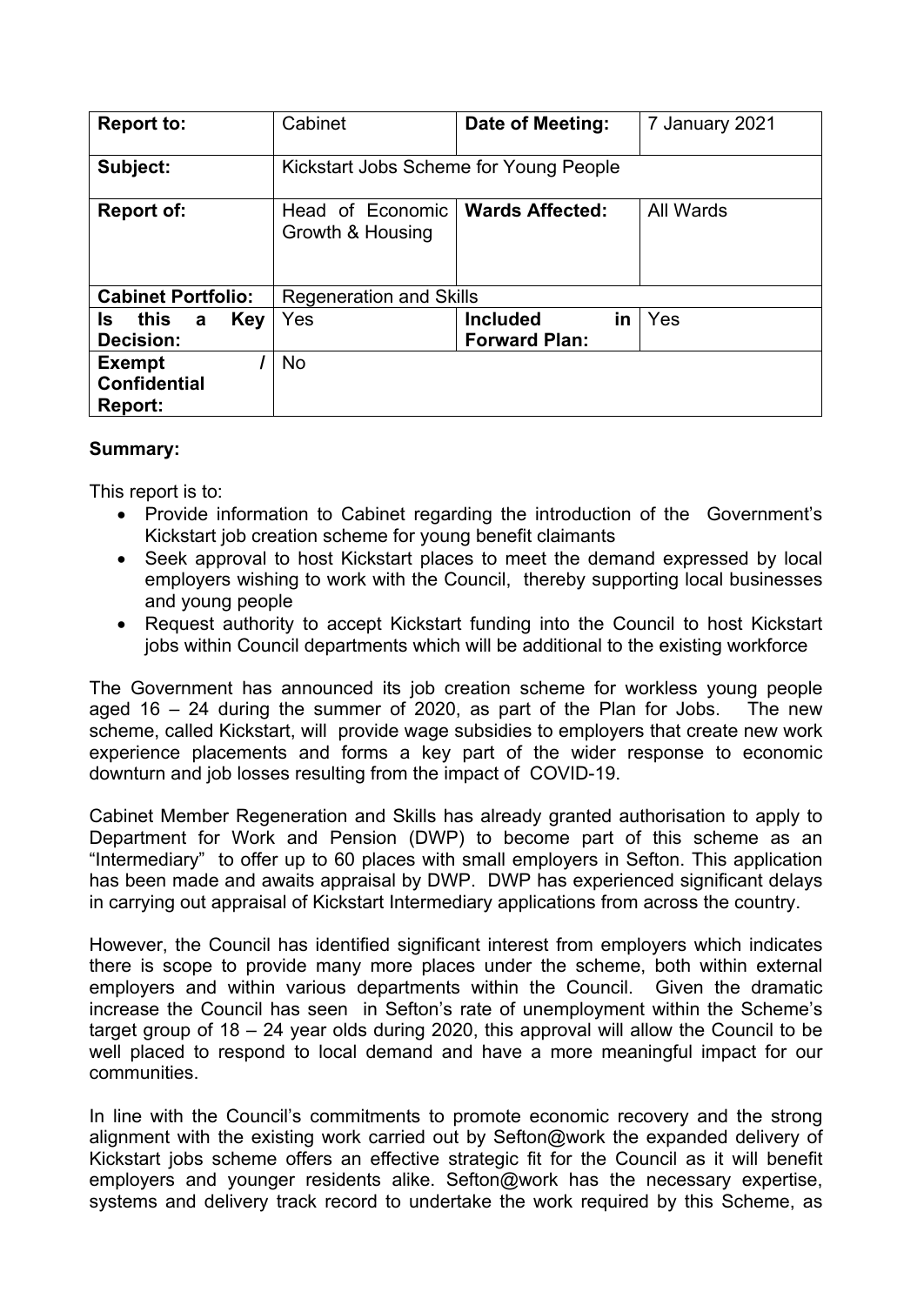Kickstart job offers will sit alongside and enhance the suite of employability support already provided to young people. Kickstart jobs will be offered as a progression opportunity for clients already case-loaded for assistance with Sefton@work. .

DWP is placing considerable onus on Kickstart employers and intermediaries to demonstrate that the jobs taken by the young people do not displace or place at risk any existing employment within the businesses. This would of course be the case for any opportunities to be offered within Council departments and consultation with Trade Unions will be undertaken to ensure this applies in all cases across Sefton Council.

The Kickstart scheme will operate throughout 2021 and is due to close for new opportunities in Dec 2021, with final placements in place for 6 months to June 2022

#### **Recommendation(s):**

That Cabinet:

(1) Delegate authority to the Head of Service Economic Growth and Housing in consultation with Executive Director of Corporate Resources and Customer Sevices to enter into a contract with Department for Work and Pensions to act as a Kickstart Jobs Scheme Intermediary body on behalf of local employers, in order to best respond to local demand and maximise opportunities for local residents; and

(2) Endorse the Head of Service Economic Growth & Housing to undertake further work to allow the Council to optimise future opportunities presented by the Scheme as a direct employer of Kickstart jobs, in consultation with the Executive Director of Corporate Resources and Customer Services.

### **Reasons for the Recommendation(s):**

Sefton@Work is the Council's well-known and trusted job brokerage service which has provided quality employment programmes in Sefton for many years. Involvement in the Kickstart Scheme will enable the Council to have assurance that the jobs created for Sefton residents are of good quality and offer possibilities to improve longer term sustainable progression and complementarity with other aspects of the service provision.

There is considerable demand from local companies seeking to enter the scheme who are not large enough to apply themselves directly. Many of these employers have already contacted the Sefton@Work service to request support to be able to create jobs for young people who are unemployed and claiming benefits, primarily Universal Credit. Given the corporate objectives on economic recovery, tackling worklessness and stimulating inclusive growth, this allows the Council to provide a very significant support to our employer base and our young people during very difficult times.

Sefton@Work funds its operations with a combination of external grants and contracts, with some additional Council revenue from the Growth budget. Acting as an intermediary for Kickstart offers the opportunity to generate an element of financial surplus which can potentially reduce the level of future funding requirements from Council budgets. The level of financial surplus for the Council will be a direct correlation with the number of places offered within each employer and each Council department, with £800 being retained for each external place and £500 for each internal place within the Council.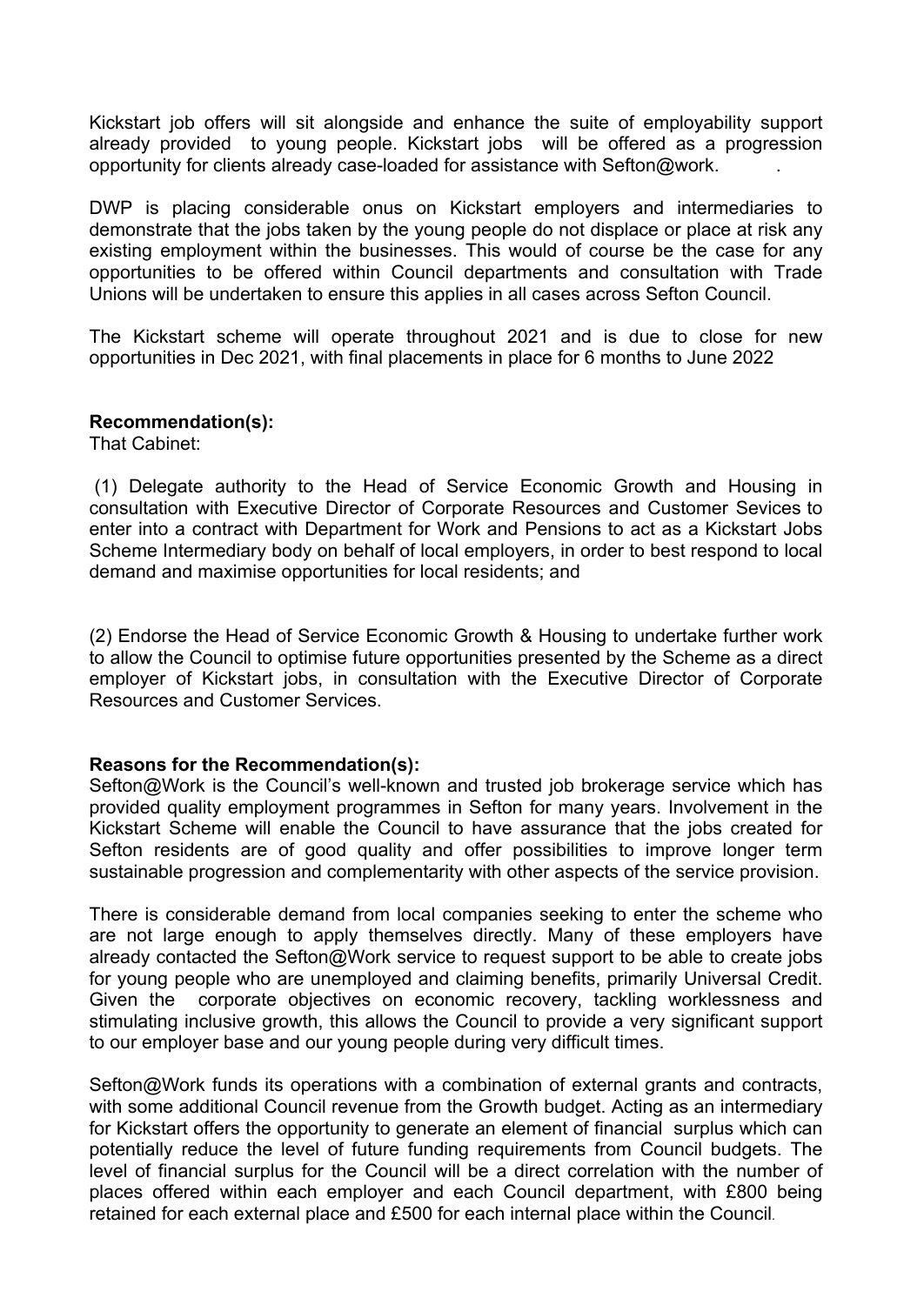# **Alternative Options Considered and Rejected:**

## **The alternative option would be for the Council not to be involved in this scheme.**

This option was discounted for several reasons - .

- Commitment to a job creation / wage subsidy scheme was proposed within the LCR CA Economic Recovery proposals recently submitted to Government and endorsed by Sefton Council. To avoid involvement in the Kickstart scheme, which is the national youth unemployment job creation scheme would be at odds with this endorsement.
- There are clear expectations of the Council to act as a broker in this scheme and an arbiter of quality. To opt not to play this role could potentially expose our young people to low quality provision.
- Youth unemployment in Sefton has climbed to unprecedented levels during the pandemic and the Council and local employers can act on this important issue through this Scheme. In March 2020 there were 1,190 16 -24 claimants looking for work. By August 2020 this number had increased to 2,410, a rise of just over 102%. The current claimant rate for young people is 12.7%, this is more than double the 6.2% rate in March 2020, higher than the north west average and the national average.

### **What will it cost and how will it be financed?**

### **(A) Revenue Costs**

The costs of the Scheme will be fully funded by Department for Work and Pensions. This programme also offers the potential to create an income stream to the Council and it is proposed that this should be used to reduce existing match funding requirements in the Sefton@Work service and thereby release resources in the Council's Growth budget. The amount of income depends on the number of places provided. Based on an initial cohort of 60, followed by a further 120 to 300 this would equate to a range between a minimum of £30,000 and a maximum of £240,000 by quarter 3 of 2022.

# **(B) Capital Costs**

### **There are no Capital costs associated with this Scheme.**

### **Implications of the Proposals:**

### **Resource Implications (Financial, IT, Staffing and Assets):**

The proposal can be operated utilising existing resources within Sefton@Work due to the close alignment with existing workstreams and employability programmes

**Legal Implications:** DWP will issue a grant funding agreement to Sefton Council as an intermediary related to the payment of funds to the employers. The individuals participating in the Scheme will be the employees of the host employers, subject to the employer's terms and conditions of employment and there will be no employment relationship with the Council for these places.

**Equality Implications:** The equality implications of this Scheme are positive. This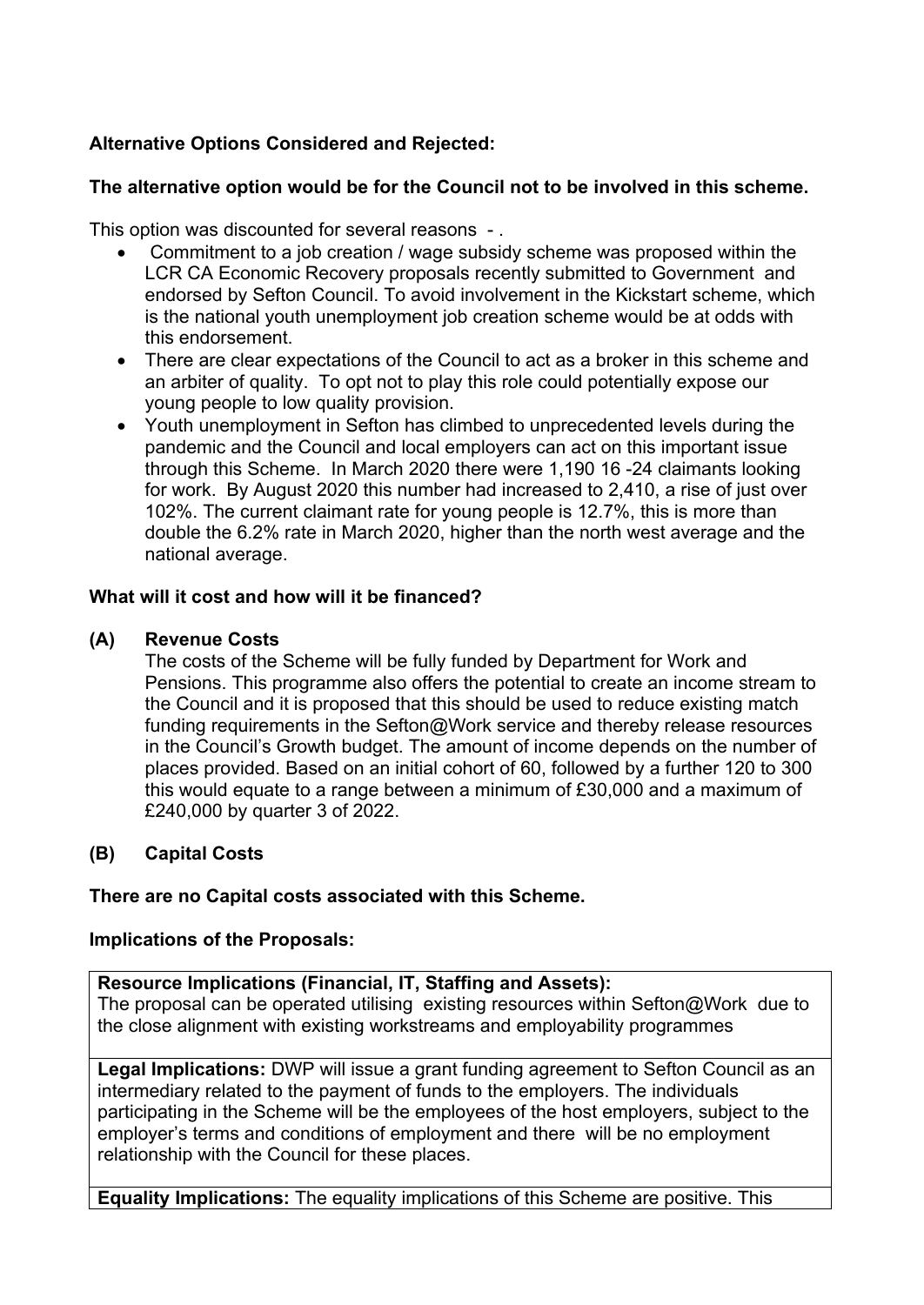proposal will improve the lives of young people from across Sefton who have been affected by COVID-19 and have lost their employment. This scheme targets people under the age of 25, and it is evident that the impact of COVID-19 has disproportionately affected the employment retention of this group, so the Scheme seeks to redress this economic and social imbalance.

### **Contribution to the Council's Core Purpose:**

#### **Protect the most vulnerable:**

This scheme allows the Council to provide real employment opportunities for younger people whose education, training and employment have been interrupted by COVID-19 and who have found themselves workless and claiming welfare benefits.

### **Facilitate confident and resilient communities:**

Employment is a key indicator in improving resilience within our communities, as young people will be more able to make a positive and confident contribution

### **Commission, broker and provide core services**:

This Scheme allows the Council to work pro-actively with employers who would not otherwise be able to take advantage of this funding opportunity.

#### **Place – leadership and influencer:**

This scheme will underline the Council's economic leadership role, particularly in relation to promoting our base of smaller businesses in recovery from COVID-19 and in terms of providing a range of high-quality employment opportunities for workless young people

### **Drivers of change and reform:**

The Council will help bring about real structural change for young people coping with unemployment through the provision of attractive and high-quality jobs available in the local area. The Council will furthermore be able to model good practice in youth employment with participating employers, reducing the number of young people reliant on unpredictable and precarious work contracts.

# **Facilitate sustainable economic prosperity:**

Many of the positions which will commence with subsidy from the Kickstart scheme are intended to provide sustainable, longer term employment. The scheme therefore has a direct impact on sustainable economic prosperity both in terms of the individuals continuing to earn a salary rather than claim benefits and for the employers selecting young people able to add real value to their businesses.

### **Greater income for social investment:**

The scheme can be accessed by any type of employer. As a local intermediary, the Council will seek out opportunities to support social investment and community-based employment.

### **Cleaner Greener**

There are numerous opportunities for Kickstart jobs to be created in sectors which have a direct and measurable impact on our environmental sustainability agenda and these jobs will be prioritised. All job opportunities will be fully analysed, and discussions held with businesses to identify how they can contribute to this agenda in terms of carbon reduction targets, reducing plastics etc.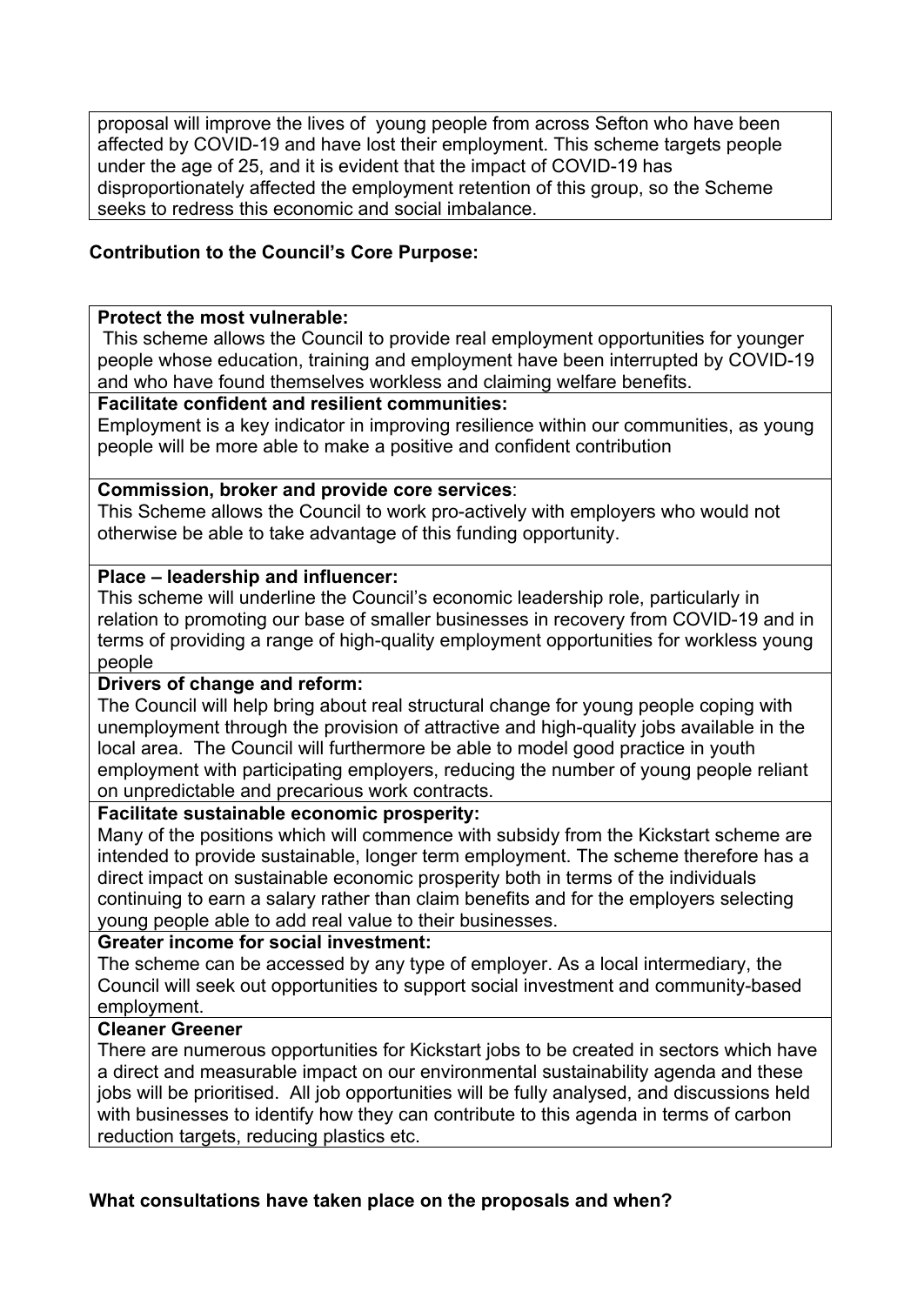# **(A) Internal Consultations**

The Executive Director Corporate Resources and Customer Services (FD.6226/20) and the Chief Legal and Democratic Officer (LD.4418/20.) have been consulted and any comments have been incorporated into the report.

# **(B) External Consultations**

Extensive Consultations with the Employment & Learning teams of all the Liverpool City Region Councils have been undertaken and these have resulted in a consistent Kickstart Offer and Service Menu for local employers who work with their local Councils as Kickstart intermediaries.

Further consultation have also been held with Department for Work and Pensions ( Jobcentre Plus) and the Liverpool City Region Combined Authority Employment & Skills Teams. The Scheme has also been discussed by the LCR Employment & Skills Portfolio Holders Group.

### **Implementation Date for the Decision**

Following the expiry of the "call-in" period for the Minutes of the Cabinet Meeting

| <b>Contact Officer:</b> | <b>Claire Maguire</b>        |
|-------------------------|------------------------------|
| Telephone Number:       | 0151 934 2684                |
| Email Address:          | Claire.maguire@sefton.gov.uk |

# **Appendices:**

**There are no appendices to this report**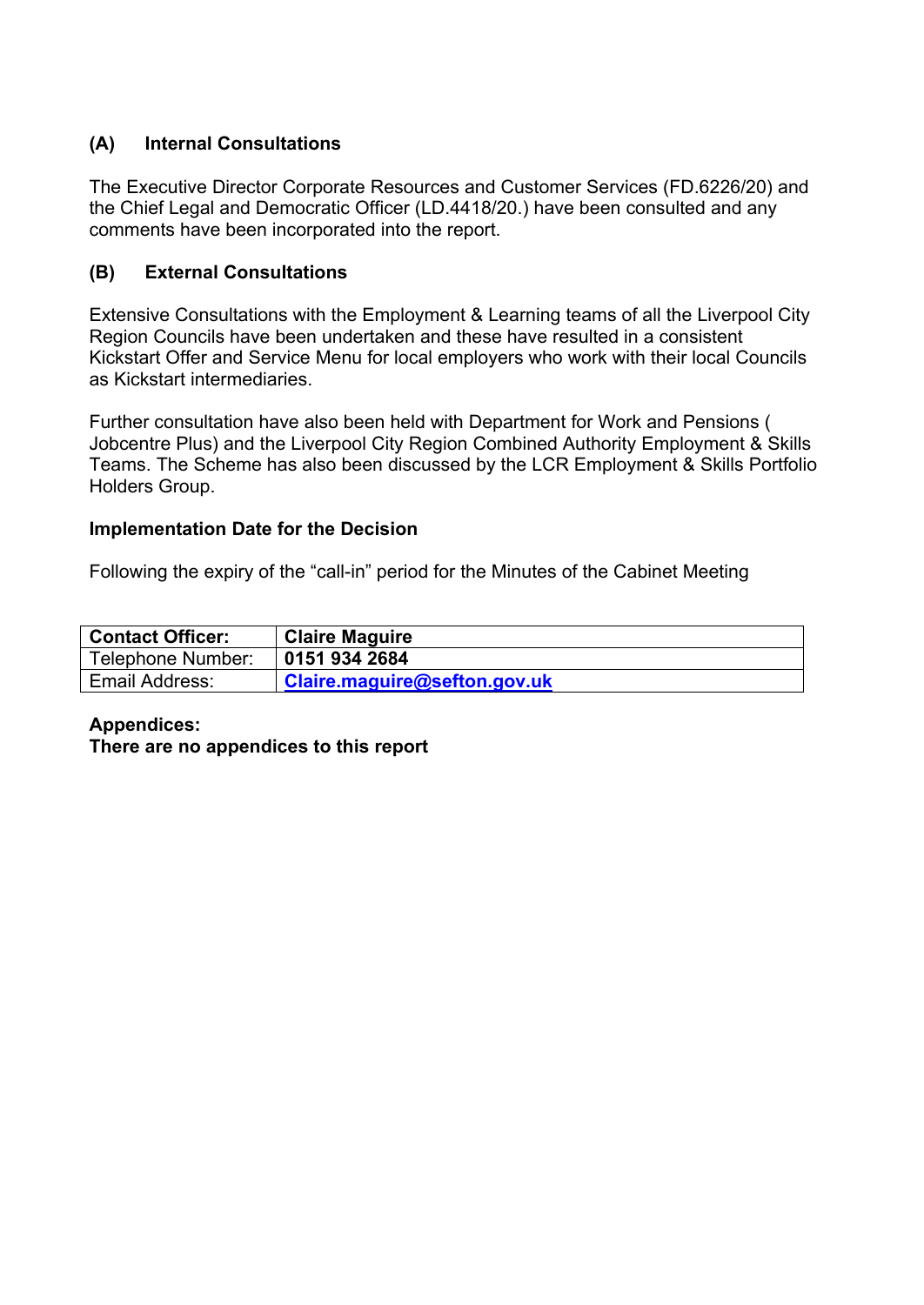# **1. BACKGROUND**

### **Introduction to Kickstart:**

1.1Launched in September 2020 as part of the government's Plan for Jobs, the Kickstart Scheme provides funding to employers to create new 6-month job placements for young people, aged 16-24, who are receiving Universal Credit and are at risk of long-term unemployment.

1.2.The first placements were scheduled to be available from November 2020, and the scheme will run to June 2022, with final starts commencing in December 2021. Young people will be referred to the opportunities via their Jobcentre Plus (JCP) Work Coach and through referrals from Sefton@Work. There is no compulsion for young people to take part in the Scheme and employers are free to select the candidate they feel best meets their requirements.

1.3 For each job placement the funding available from Department for Work and Pensions (DWP) will include

- 100% of the relevant National Minimum Wage for age for 25 hours a week
- the associated sum to cover employer National Insurance contributions
- employer minimum automatic enrolment contributions

1.4.There will also be additional start-up funding to support young people to build their experience and help them move into sustained employment after they have completed their Kickstart Scheme funded job. This is for a sum of **£1500** per person and can be used to fund training, licenses, travel and provide necessary "wrap around support" to help young people with improving their employability and job search, etc.

1.5.The scheme is targeted at employers intending to create new, additional jobs in their own workforces who are invited to apply to DWP to commence the scheme. However, the threshold to become a Kickstart employer has been set at a minimum of 30 new job opportunities which is not feasible for many smaller and medium sized enterprises.

# **2.The role of a Kickstart Intermediary**

2.1For those employers with fewer than 30 placements, they will need to group together or work with an "Intermediary" organisation such as a Local Authority to make an application for funding on their behalf. The intermediary will need to act on behalf of all the employers, liaising with DWP / JCP, processing wage payments and providing the necessary checks and balances to ensure that jobs created are truly additional, that the companies offering the employment are legally trading and registered for PAYE and that high quality "wraparound support" for the young person is offered. Intermediaries will receive an additional £300 payment per placement for these administration costs. The administration of payments will be in line with similar existing arrangements Sefton@Work has in place for payment to employers through previous wage subsidy initiatives.

2.2 An ongoing programme of "Wraparound" support activities has been designed to support the young people entering the Kickstart jobs to enable them to adopt positive workplace behaviours, optimise their jobsearch activity and maintain contact with an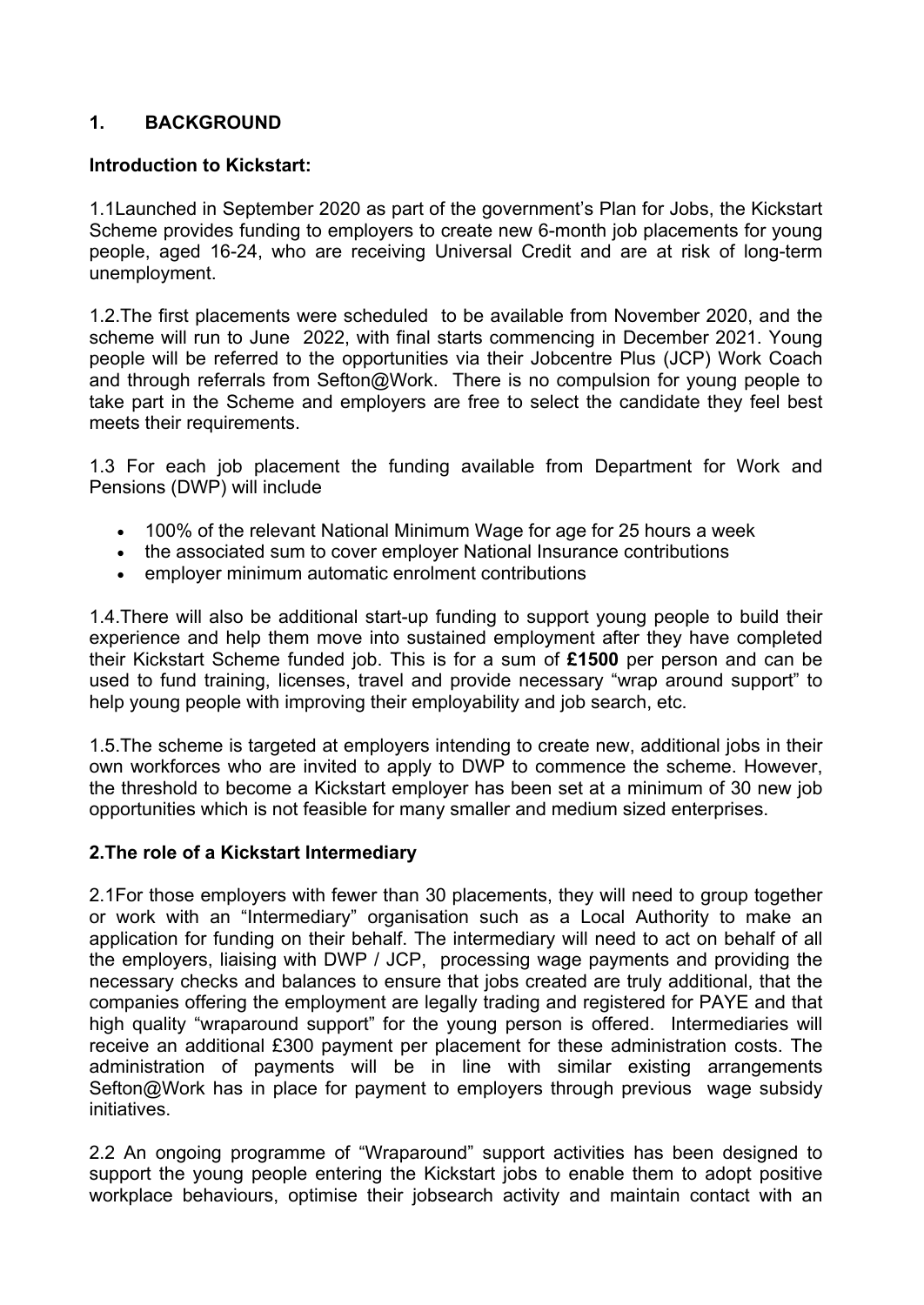advisor. These activities which will be reinforced and extended as the young people progress through the six month period. The aim will be to build resilience and improve employability in the longer term, with specific guidance and practical support available for securing next steps at the end of the Kickstart jobs . These support arrangements will form a key element of the Intermediary agreement with employers.

## **3.The Sefton Council approach:**

3.1 The proposal is that Sefton@Work will offer a complete service as an intermediary to employers and young people accessing the scheme. These functions include:

- Providing the Primary link with DWP (JobcentrePlus)
- Working with employers to promote the Scheme to identify suitable new opportunities which do not displace existing staff and carry out necessary quality and viability checks on the companies
- Assist employers to design appropriate recruitment materials such as job descriptions for Kickstart jobs
- Submit the bundle of Kickstart jobs opportunities for due diligence checks by DWP
- Support the recruitment process to encourage eligible young people to make applications for the Kickstart jobs
- Support employers with interviews and selection processes as necessary
- Deal with recruitment administration as requested by the employer
- Maintain contact with the appointed young people throughout the six months employment
- Provide personalised employability support to match the young person's needs and aspirations
- Undertake rapid response advocacy and other interventions to avoid early leavers
- Make necessary payments to the employers, ensuring the payments are made in a timely and accurate way once the Council receives funding from DWP.
- Make appropriate introductions to other Council services such as Sefton Community Learning and Invest Sefton to promote the resilience of local business and improve productivity in the workforce.

3.2 These functions fit well with the track record and expertise of Sefton@Work and there is a high level of confidence that the level of additional work required for the introductory phase of the scheme can be accommodated by the Service without additional resource. The offer of a Kickstart job running alongside the intensive employability support provided by the Ways to Work programme via Sefton@Work will provide a holistic local pathway for our young people to progress into employment and avoid the scarring effects of falling into longer term worklessness.

3.3 DWP will make £1500 available per person to the Council for start-up and wraparound costs and there is an expectation that employers will provide a range of support services funded by this payment. Employers wishing to access the Sefton@Work Intermediary Offer will be asked to sign an Intermediary agreement that confirms their understanding that these services will be provided and that payment for these will be retained by the Council from the DWP "start-up and wraparound" payment. As Sefton@Work will be delivering the necessary wraparound services on behalf of the employers, £500 will be retained to cover costs and the remaining £1000 will be passed on to the employer taking on the young person. This offer will be mirrored by all the participating LAs in the LCR and the existing co-operation and partnership working in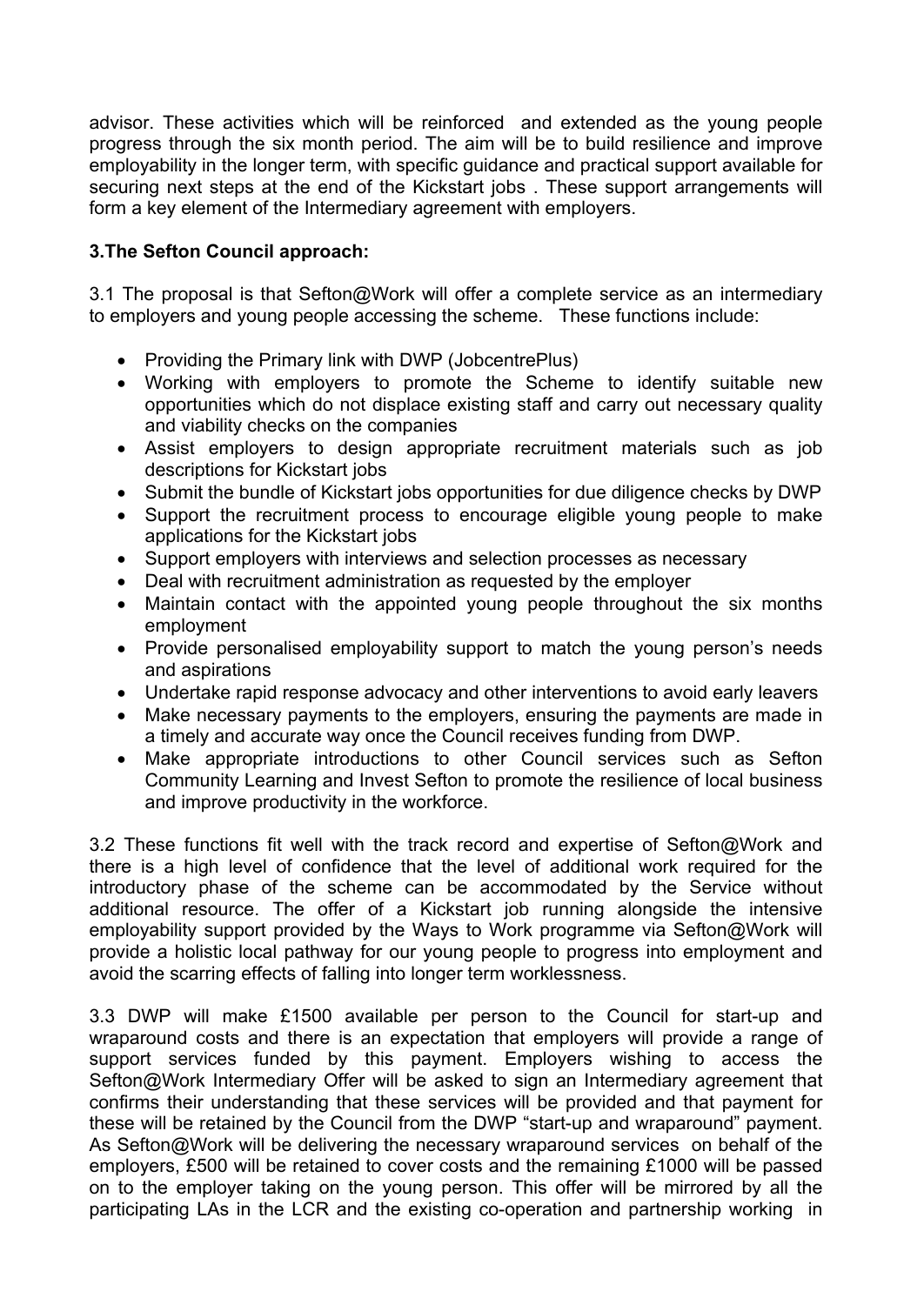place between the LA services delivering the Ways to Work Employment project will underpin the Kickstart Scheme

3.4 Sefton@Work is well placed to deliver this service to employers and has trained and experienced staff in place to undertake the employer engagement and individual employability support that is required. The service's track record of delivering externally funded programmes is strong and provides assurance that the delivery will be operated to the highest standards of probity and effectiveness.

3.5 The Council has developed this local proposal to provide a quality offer for young people that is fair and transparent for employers and is undertaken freely by those employers who wish to work with us on this basis. It is important to note that Kickstart jobs will be additional to the workforce and cannot be used to displace staff or replace any planned general recruitment.

3.6 The Council's local offer will be delivered in line with the set of principles for the Scheme which have been developed through the Liverpool City Region Combined Authority in a protocol document called "Kickstart – What Good Looks Like in Liverpool City Region". This has been endorsed by the LCR Employment & Skills Portfolio Holders group

### **4.Financial Implications**

| Start up and Wrap Around<br>payment                                 | £1500 paid by DWP to<br>Sefton Council on<br>commencement of each<br>starter into an approved<br>DWP Kickstart job.                                                                                                | £1000 paid to the employer by<br><b>Sefton Council</b><br>£500 retained by<br>Sefton@Work to cover costs<br>for the provision of agreed<br>services |
|---------------------------------------------------------------------|--------------------------------------------------------------------------------------------------------------------------------------------------------------------------------------------------------------------|-----------------------------------------------------------------------------------------------------------------------------------------------------|
| <b>Intermediary Payment</b><br>made by DWP                          | £300 per starter paid to<br>Sefton Council where the<br>job is offered with a local<br>employer<br>Note: this £300 payment<br>will not apply to any<br>Kickstart jobs offered within<br><b>Council departments</b> | £300 retained by<br>Sefton@Work for the<br>provision of agreed services                                                                             |
| Salary/NI/Minimum Auto<br><b>Enrolment pension</b><br>contributions | Salary confirmed via<br><b>HMRC Real Time data</b><br>based on National<br>Minimum Wage for age at<br>25 hours per week. Paid by<br>DWP to Sefton Council at<br>end of month 3                                     | Employers costs reimbursed<br>to employer only after the<br>Council receives payment<br>from DWP.                                                   |
| Salary/NI/Minimum Auto<br><b>Enrolment pension</b>                  | Salary confirmed via<br><b>HMRC Real Time data</b>                                                                                                                                                                 | Employers costs reimbursed<br>to employer only after the                                                                                            |

4.1 The financial structure of the programme is as follows: **Table 1**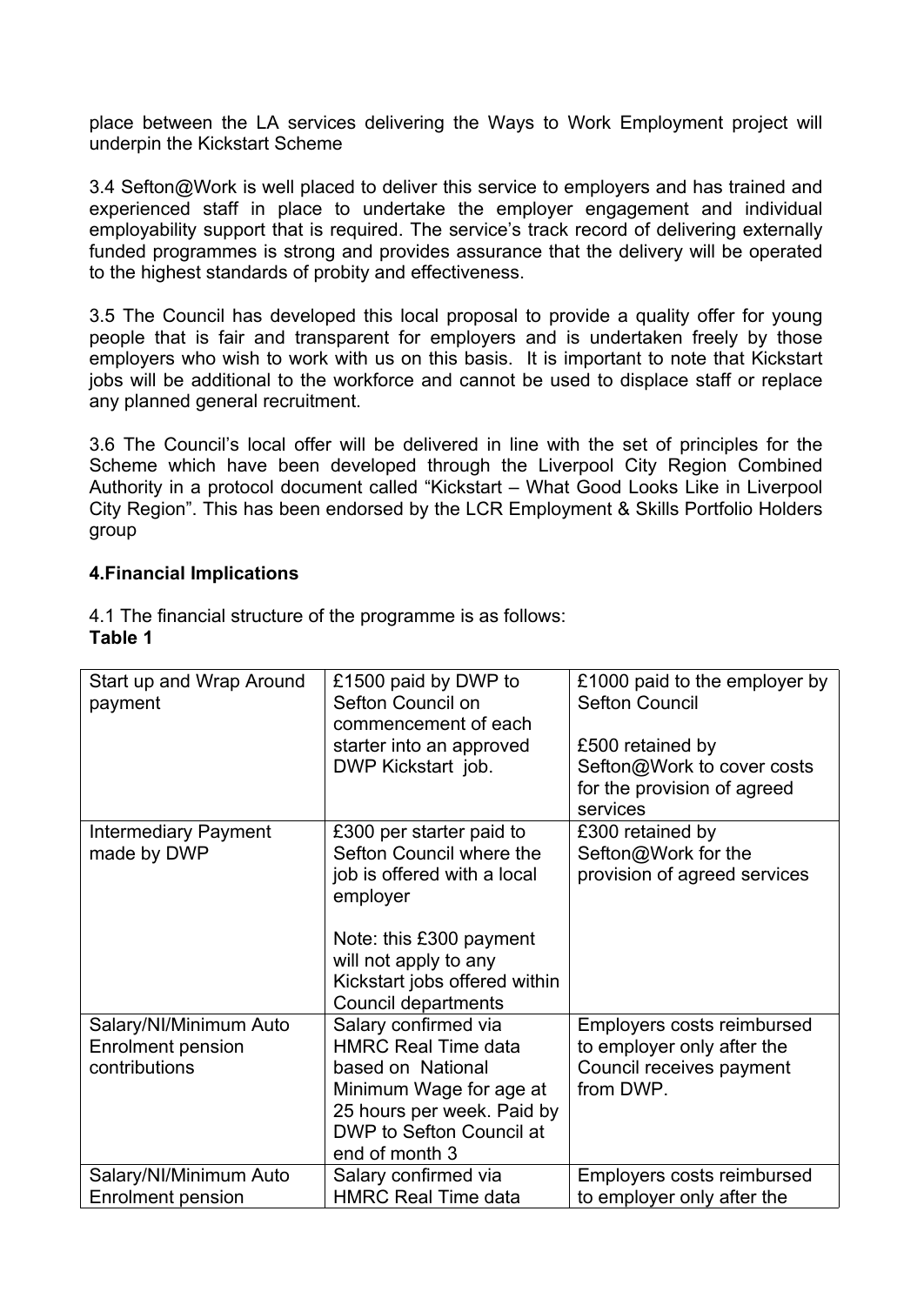| contributions | based on National                       | Council receives payment |
|---------------|-----------------------------------------|--------------------------|
|               | Minimum Wage for age at                 | <sup>1</sup> from DWP.   |
|               | $^{\dagger}$ 25 hours per week. Paid by |                          |
|               | DWP to Sefton Council at                |                          |
|               | end of month 6                          |                          |

4.2 The precise costs will vary according to the age of each young person entering a Kickstart job, to reflect the two bands of pay within the National Minimum Wage. The other potential variable factor will be the retention of all the young people on the scheme. DWP will only reimburse the employer with the actual costs they have paid out in salary, NI and pensions for the period when the young person has remained in employment. In all cases, employers will only be reimbursed for salaries etc once DWP has released the payment to Sefton, thereby mitigating any financial risk for the Council.

4.3 The following tables outline the potential payments into the Council and payments out to Employers based on the example cohort of 60 within the Initial phase.

|                                          |        | <b>Total DWP</b><br><b>Funding</b><br>for 60 starters | <b>Start Up fee</b><br>paid to<br><b>Employers at</b><br>£1000 per<br>start | <b>Salary/NI/Pensions costs</b><br>paid out to employers<br>once Council paid by<br><b>DWP</b> |
|------------------------------------------|--------|-------------------------------------------------------|-----------------------------------------------------------------------------|------------------------------------------------------------------------------------------------|
| <b>Minimum</b><br>Unit Cost<br>Age 18-20 | £6,831 | £409,860                                              | £ 60,000                                                                    | £<br>301,860                                                                                   |
| <b>Maximum</b><br>Unit Cost<br>Age 21-24 | £8,196 | £491,760                                              | 60,000                                                                      | £<br>383,760                                                                                   |

**Table 2** Payment flow based on an example cohort of 60 places

4.4 Employers will be informed throughout the process that funding will only be paid to them once DWP has paid the appropriate sums to the Council. We do not envisage any instances where the Council will be required to " front-load " this Scheme.

4.5 The sum of £1000 for start-up costs will be paid to the employer after confirmation has been received that an eligible young person has commenced employment. This is expected to be within the first month of employment. An employer agreement will be signed by each employer to confirm they are aware of the items they will need to cover through this funding ( e.g. Staff uniforms , DBS clearance etc)

# **5.Estimating demand for the Kickstart Scheme in Sefton**

5.1 The introductory phase of Kickstart is due to commence once DWP has approved the Council's initial application. This will be to provide 60 places. However Sefton@Work has to date received expressions of interest from more than 100 local employers, many with multiple jobs to create for unemployed young people. In addition, a number of Council departments have also requested to be included in the Kickstart scheme to enable them to carry out additional work above and beyond the scope of the current workforce. These include, but are not limited to, Green Sefton, Economic Growth and Housing, Cleansing and Active Sefton.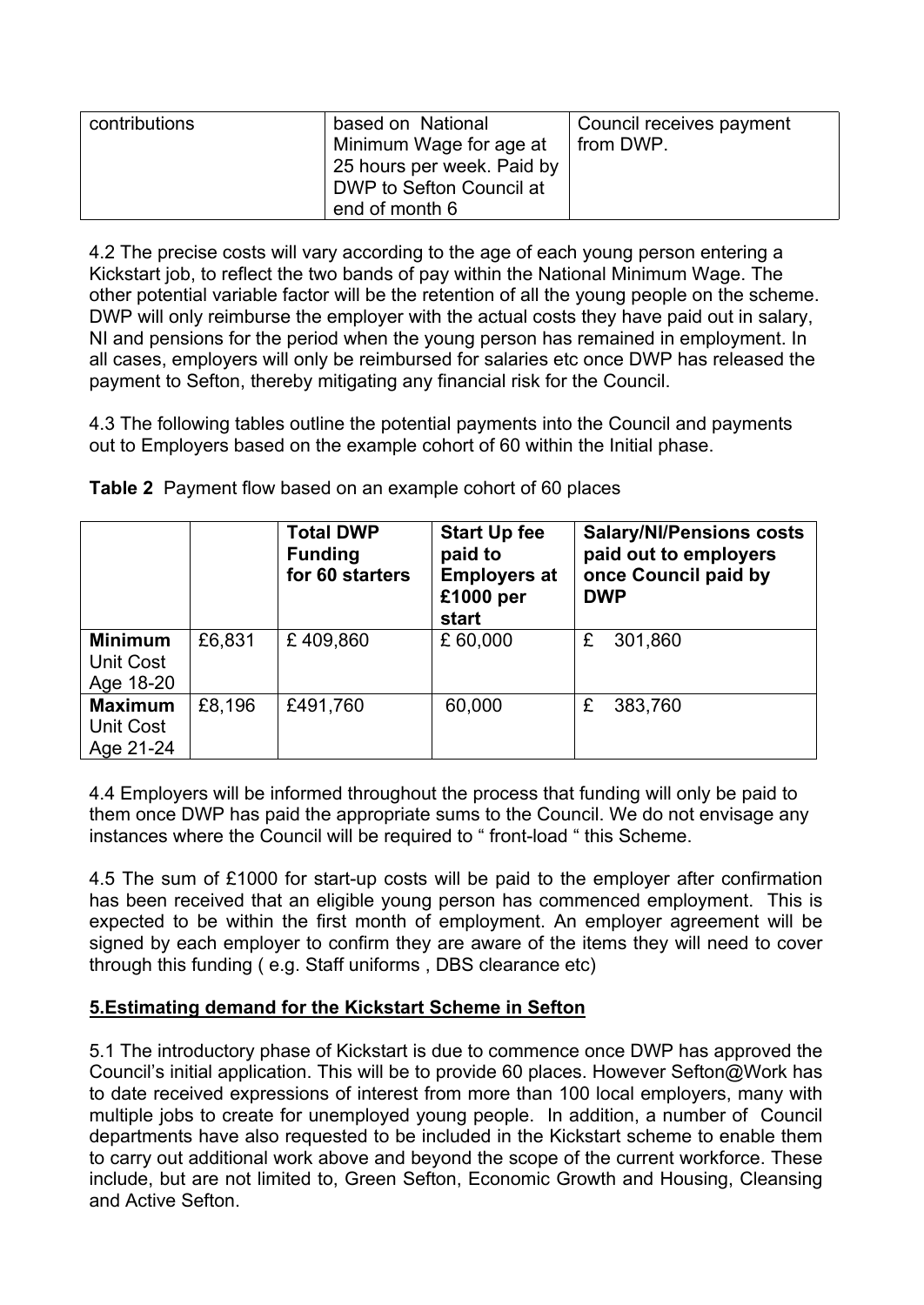5.2 The estimated demand for places in Sefton, both within the Council and with external employers could be between 120 and 300 places over the lifetime of the Scheme. This would provide the Council with an income source of between £30,000 and £240,00 which will release existing match funding from the Growth budget for the Sefton@work. Whilst additional numbers will be welcomed, these will be subject to due process and authorised and validated by the DWP (just like the initial application for 60 places).

**Table 3** Illustration of Funding Flow reflecting Expected Demand for the Scheme

|                                          | Per<br>Person<br>based<br>on age<br>band | <b>Total DWP</b><br><b>Funding</b><br>for 60 starters | <b>Total DWP</b><br><b>Funding</b><br>for 120 starters | <b>Total DWP Funding</b><br>for 300 starters |
|------------------------------------------|------------------------------------------|-------------------------------------------------------|--------------------------------------------------------|----------------------------------------------|
| <b>Minimum</b><br>Unit Cost<br>Age 18-20 | £6,831                                   | £409,860                                              | £819,720                                               | £2,049,300<br>£                              |
| <b>Maximum</b><br>Unit Cost<br>Age 21-24 | £8,196                                   | £491,760                                              | £983,520                                               | £2,458,800<br>£                              |
|                                          |                                          |                                                       |                                                        |                                              |

**Table 4** Illustration of the Range of Potential surplus generated by the Scheme based on Expected Demand

| <b>Number of Places</b>                                                                       | <b>60 Places</b> | 120 Places | 300 Places |
|-----------------------------------------------------------------------------------------------|------------------|------------|------------|
| Minimum (based on younger<br>cohort up to 20 based in the                                     | £30,000          | £60,000    | £150,000   |
| Council where unit rate is<br>£500)                                                           |                  |            |            |
| Maximum(based on older<br>cohort up to 24 in external<br>employers where unit rate is<br>£800 | £48,000          | £96,000    | £240,000   |

5.3 The maximum surplus which could be generated, if the Council responds to expected demand, allowing other Council resources to be freed up within the Growth Programme could be £240,000.

# **6. Potential Financial Risks and Mitigations**

6.1 Table 5 below identifies the main risks and mitigations.

Table 5

| Risk | <b>Mitigating Actions Taken</b>                           |
|------|-----------------------------------------------------------|
|      | $^{\shortmid}$ Lack of take-up would not place the $\mid$ |
|      | $\,$ Council open to financial risk in itself, as $\,$    |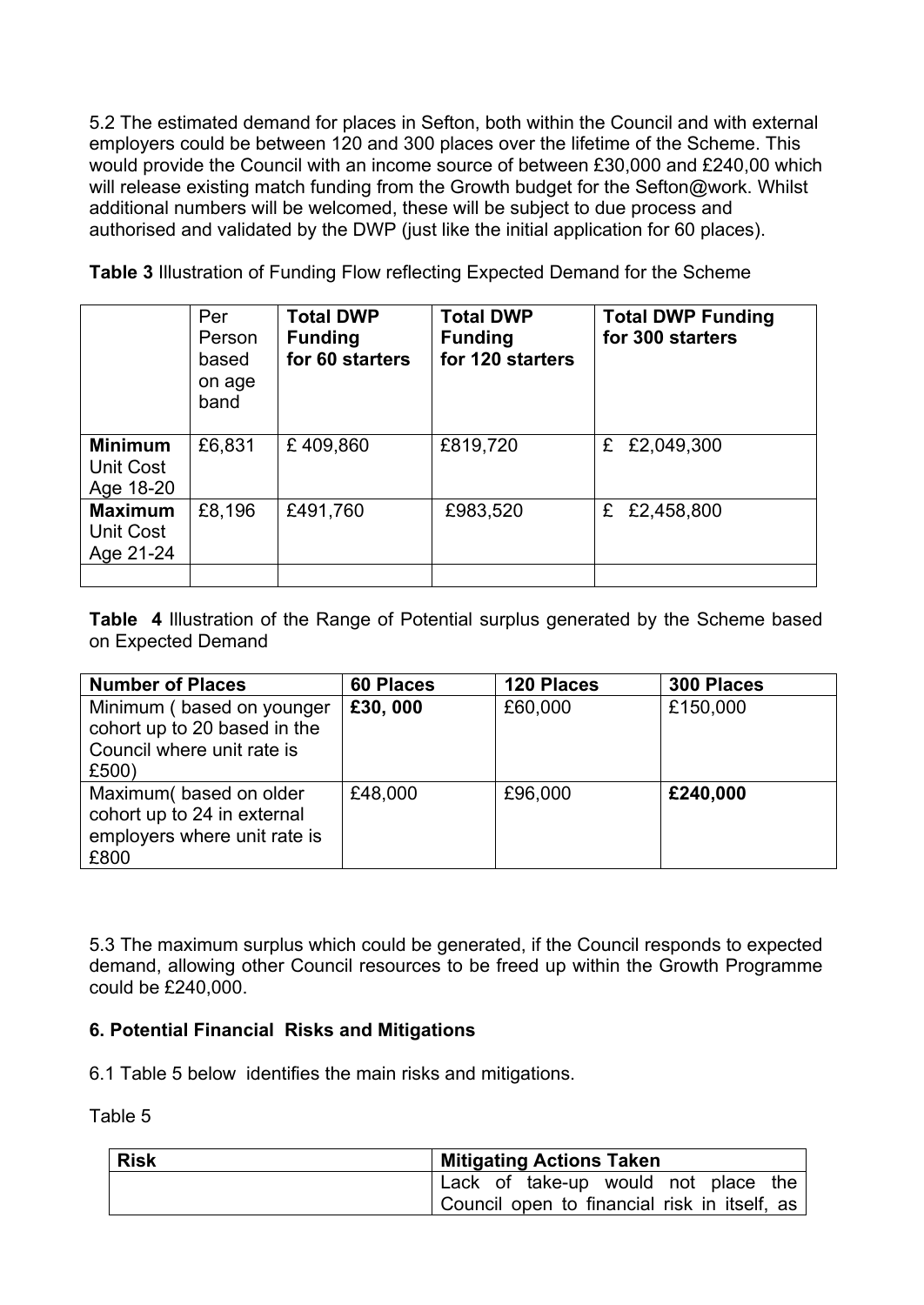| few<br>employers<br>wish<br>Too<br>to<br>participate in the Scheme                                                                | the DWP would only make payments in<br>the<br>number of employers<br>with<br>line<br>accepted onto the Scheme.                                                                                                                                                                                                                                                                                                                                                  |
|-----------------------------------------------------------------------------------------------------------------------------------|-----------------------------------------------------------------------------------------------------------------------------------------------------------------------------------------------------------------------------------------------------------------------------------------------------------------------------------------------------------------------------------------------------------------------------------------------------------------|
|                                                                                                                                   | However, Sefton@Work has already been<br>contacted by numerous small employers<br>wishing to access the Scheme, indicating<br>that local demand will be strong.                                                                                                                                                                                                                                                                                                 |
| Up-Front Payments may be made to<br>employers which place the Council<br>at risk                                                  | The Council will not receive any up-front<br>funding from the DWP. In designing the<br>documentation to be sent to employers, it<br>has been made very clear that payments<br>will only be made to them once the funding<br>has been received into the council from<br>DWP. No exceptions will be made to this.                                                                                                                                                 |
| Employers do not actually employ<br>any young people and attempt to<br>use the funding for other purposes                         | The funding made available will be verified<br>by DWP using the Real Time Data systems<br>available through HMRC. The payments<br>will therefore accurately reflect the salaries,<br>contributions and<br>minimum<br>ΝI<br>auto-<br>enrolments received by the young people.                                                                                                                                                                                    |
| Employers do not sign up to the<br>Intermediary agreement from<br>the<br>outlining<br>Council<br>roles<br>and<br>responsibilities | This is an absolute criteria. Any employers<br>not willing to sign up to the Council's<br>Kickstart agreement will not be accepted<br>the Council's intermediary.<br>into<br>This<br>agreement has been consulted on with<br>Legal and is based on previous similar<br>programmes with employers such as the<br>Intermediary Labour Market wage subsidy<br>agreement, Future Jobs Fund and the AGE<br>Apprenticeship<br>grant<br>run<br>through<br>Sefton@Work. |
| Incorrect payments are made to<br><b>Employers</b>                                                                                | Payments will be made to employers<br>accurately reflecting the remittances we<br>have received into the Council for each<br>employer.                                                                                                                                                                                                                                                                                                                          |
| commits<br>AnyKickstart employee<br>gross misconduct, does not attend or<br>is dismissed                                          | Kickstart<br>The<br>employees<br>are<br>not<br>employees of the Council, so the HR<br>responsibilities lie with the employer, but<br>the Council will work with employees and<br>employers in these situations as part of the<br>ongoing relationship management. As the<br>intermediary, the Council's relationship<br>with the employer is as described in the<br>employment<br>report<br>and<br>no<br>rights<br>or                                           |